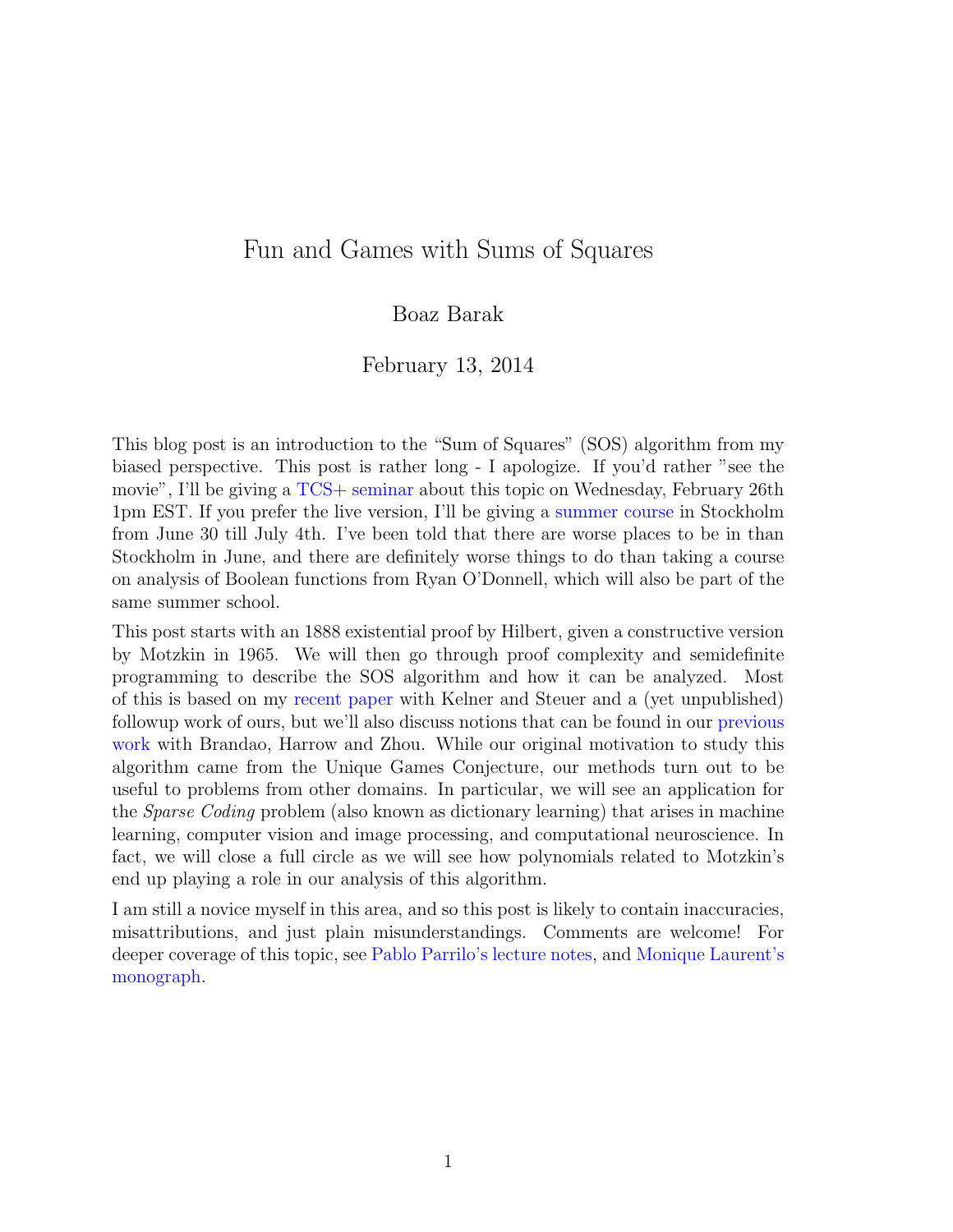### 1 Sum of squares and the Positivstellensatz

One of the tedious exercises in high school mathematics involves finding the minimal value of a polynomial such as

<span id="page-1-0"></span>
$$
P(x) = x4 - 24x3 + 185x2 - 484x + 409.
$$
 (1)

To solve this, we were taught to go over all critical points (where the derivative vanishes) and check their values, so eventually we get a picture like this



and can deduce that the minimum is achieved at the point  $P(2) = 5$ .

As theoretical Computer Scientists, we can make this feeling of tedium precise— this method involves exhaustive search over all local optima and hence can take  $\exp(n)$ time for an n-variate polynomial, even if it is only of degree 4. Unfortunately, in general, we do not know of a better way. Indeed, in practice people use generalizations of the high school method such as Gradient Descent to solve such problems, and unsurprisingly often these algorithms do not return the global minimum but get stuck at some local optima. In fact, we know one cannot do better in the worst case, as one can easily transform an *n*-variable 3SAT formula  $\varphi$  into an *n*-variable degree-4 polynomial  $P_{\varphi} = Q_{\varphi}(x) + M \sum (x_i^2 - x_i)^2$  which will have 0 as its global minimum if and only if  $\varphi$  is satisfiable. (For every  $x \in \{0,1\}^n$ , the polynomial  $Q_{\varphi}(x)$  will equal 0 iff x satisfies  $\varphi$ , while for a large enough value of M, the second term will guarantee that the minimum can only be achieved at a point  $x \in \{0,1\}^n$ .

However, some times there is a nicer, more global way to argue about the extremal points of polynomials. For example, one can see that the minimum of the polynomial  $P(x)$  in [\(1\)](#page-1-0) is equal to 5 by writing it as

$$
P(x) = 5 + (x - 2)^{2}(1 + (x - 10)^{2}),
$$

using the simple (but deep!) fact that a square of a number is never negative. [Bruce Reznick](https://www.math.ucdavis.edu/~deloera/MISC/BIBLIOTECA/trunk/ReznickBruce/Reznick9.pdf) paraphrased Jane Austen to say

It is a truth universally acknowledged, that a mathematical object whose orderings are non-negative must be in want of a representation as a sum of squares.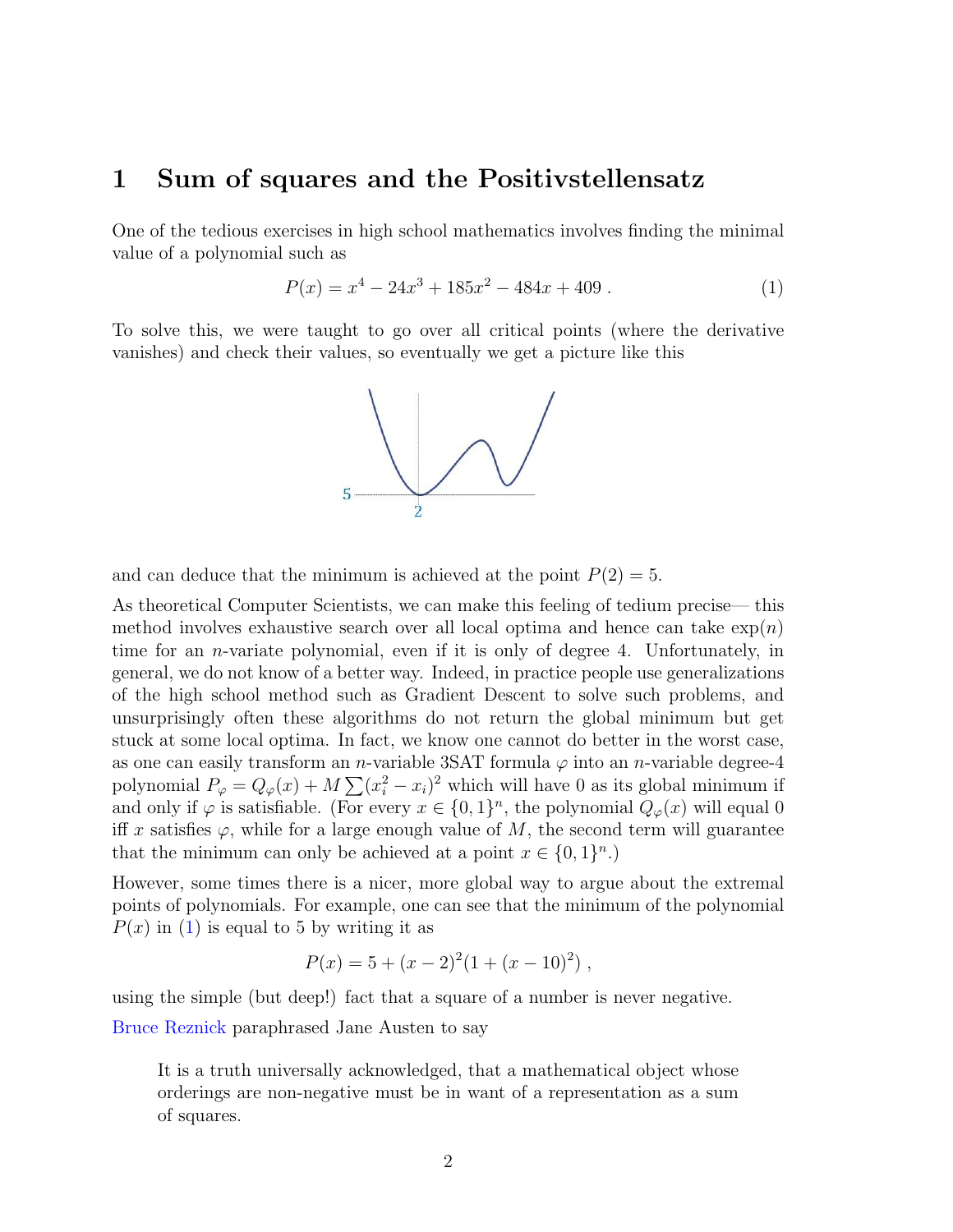Despite this saying, the 3SAT example above implies that (assuming  $NP \neq coNP$ ) there exists a non-negative polynomial that is not equal to a sum of squares (SOS) of other polynomials, as otherwise we could have had a short proof of unsatisfiability for every 3SAT formula. However proving the existence of such a polynomial unconditionally is not so trivial. Hilbert first gave a non-constructive proof in 1888, and it took almost 80 years until Motzkin gave an explicit example: the Arithmetic-Mean Geometric-Mean (AMGM) inequality implies that the polynomial

$$
M(x,y) = (x^4y^2 + x^2y^4 + 1)/3 - x^2y^2
$$
\n(2)

is always non-negative since the last term is the geometric mean of  $x^4y^2$ ,  $x^2y^4$ , and 1, but it turns out that it does not equal a sum of squares. (See [Reznick's](https://www.math.ucdavis.edu/~deloera/MISC/BIBLIOTECA/trunk/ReznickBruce/Reznick9.pdf) or [Schmudgen's](http://www.math.uiuc.edu/documenta/vol-ismp/61_schmuedgen-konrad.pdf) surveys for the proof and more on the history of this problem.)

However, we cam still prove Motzkin's polynomial is non-negative via a simple and short "SOS proof" since it is the sum of squares of four *rational* functions:

$$
M(x,y) = \frac{x^4 y^2 (x^2 + y^2 - 2)^2}{3(x^2 + y^2)^2} + \frac{x^2 y^4 (x^2 + y^2 - 2)^2}{3(x^2 + y^2)^2} + \frac{(x^2 + y^2 - 2)^2}{3(x^2 + y^2)^2} + \frac{(x^2 - y^2)^2}{3(x^2 + y^2)^2}.
$$

Already Hilbert was aware of this notion of SOS proofs, and asked as his 17th problem whether we can always certify the non-negativity of any polynomial by such a proof. Through works of Artin (1927), Krivine (1964), and Stengle (1974), we know the answer is a resounding *yes!*. These results, which serve as the foundation of real algebraic geometry, are known as the *Positivstellensatz* and hold for even more general polynomial equalities and inequalities. In particular, given some polynomials  $P_1, \ldots, P_m : \mathbb{R}^n \to \mathbb{R}$ , the set of equations

<span id="page-2-1"></span><span id="page-2-0"></span>
$$
P_i(x) = 0 \quad i = 1 \dots m \tag{3}
$$

is unsatisfiable if and only if this can be certified by finding m polynomials  $Q_1, \ldots, Q_m$ and a sum of squares polynomial S such that

$$
-1 = S(x) + \sum_{i=1}^{m} P_i(x) Q_i(x) . \tag{4}
$$

(The Positivstellensatz applies to polynomials inequalities as well, but in the context of optimization, one can always transform an inequality  $P(x) \geq 0$  into the equality  $P(x) = y^2$  by introducing an auxiliary variable y. Even without using inequalities, the Positivstellensatz fundamentally relies on the fact that the real numbers, as opposed to complex numbers, are well ordered.)

# 2 Proof systems and algorithms

As Theoretical Computer Scientists, we typically try to make *qualitative* questions into quantitative ones, and indeed in 1999 Gregoriev and Vorobjov defined the Positivstellensatz proof complexity of a set of equations as the minimal degree needed for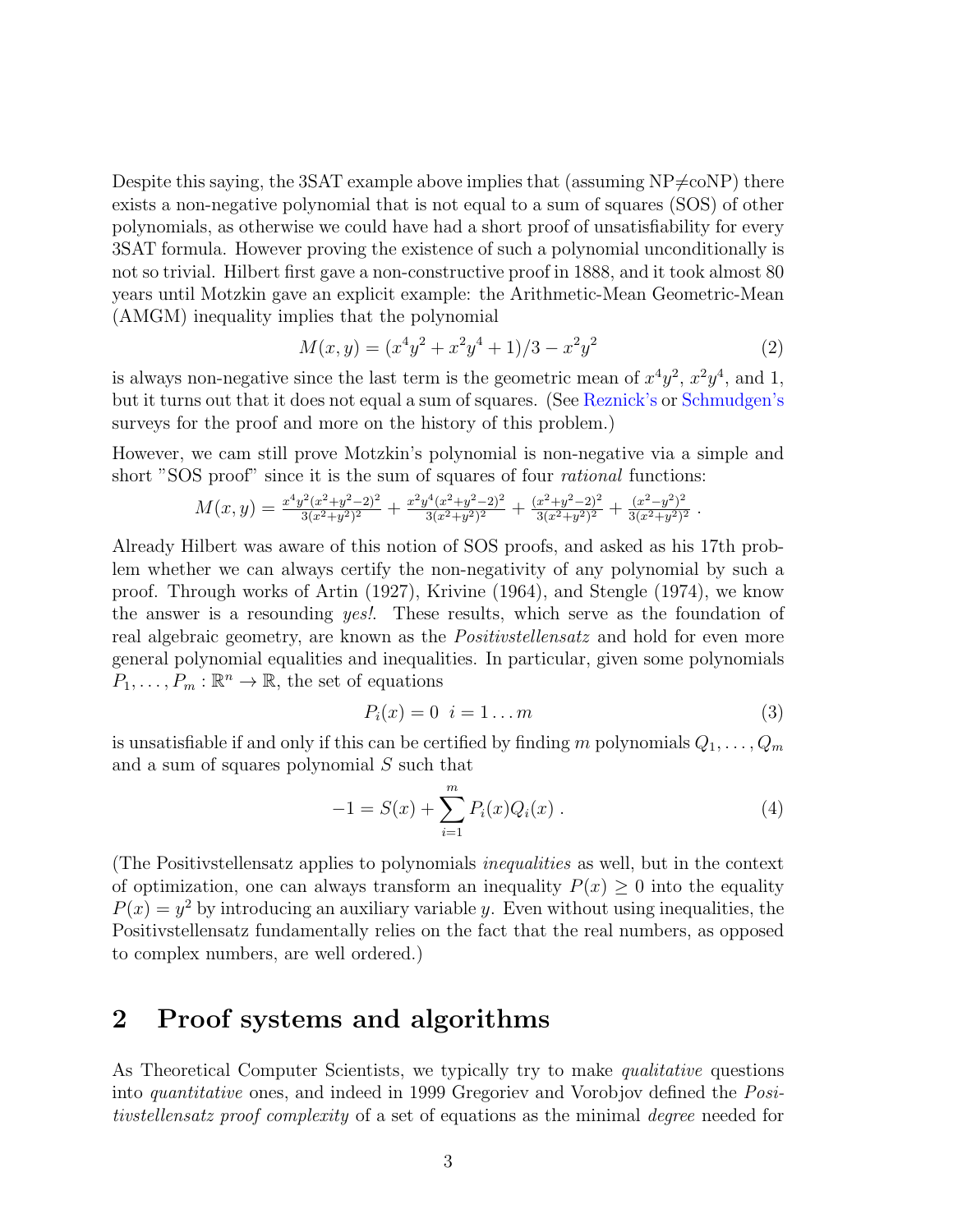the polynomials S and  $Q_1, \ldots, Q_m$  in [\(4\)](#page-2-0). Note that a degree d SOS proof can always be written down using  $n^{O(d)}$  coefficients, and hence the 3SAT example suggests that at least some equations require a large (i.e.,  $\Omega(n)$ ) degree, and such a result was indeed shown by [Grigoriev](http://citeseerx.ist.psu.edu/viewdoc/download;jsessionid=EDF46EEAF1539CE3E995F6240E794C7E?doi=10.1.1.36.2629&rep=rep1&type=pdf) in 2001.

Bounds on the degree turn out to be very important for optimization as well. Several researchers, including N. Shor, Y. Nesterov, P. Parillo, and J. Lasserre, realized independently that it is possible to search for a degree d SOS proof in time  $n^{O(d)}$ . This follows from a correspondence between polynomials that are sums of squares and positive semidefinite (p.s.d.) matrices; combined with the fact that the latter convex set has an efficient separation oracle, and hence can be efficiently optimized over. (This is known as semidefinite programming.) Indeed, for any *n*-variable degree- $2d$ polynomial S we can define an  $n^d \times n^d$  matrix  $B = B(S)$  such that for every  $x \in \mathbb{R}^n$ ,  $B \cdot x^{\otimes 2d} = \sum_{i_1,\dots,i_{2d} \in [n]} B_{i_1,\dots,i_{2d}} x_{i_1} \cdots x_{i_{2d}} = S(x)$ . (As written this assumes S is a homogenous polynomial, but this can be suitably generalized to the non-homogenous case as well.) By definition, the matrix B is p.s.d. if and only if it equals  $\sum_{i=1}^{r} A_i^{\otimes 2}$ i for some vectors  $A_1, \ldots, A_r \in \mathbb{R}^{n^d}$ . Therefore one can see that if B is p.s.d. then each one of those  $A_i$ 's defines a degree d polynomial  $R_i$  such that  $S(x) = \sum R_i^2(x)$ for every x. The other direction works in a similar way.

So, we can efficiently certify the unsatisfiability of a set of polynomial equations if it has a low degree SOS proof. But under what conditions will it have such a proof? and what about finding solutions for satisfiable polynomial equations?

Progress on these questions has been quite slow. For computational problems of interest, degree upper and lower bounds have both been very hard to come by. We essentially knew only one degree lower bound— Gregoriev's result mentioned above (later rediscovered by Schoenebeck and expanded upon by Tulsiani). As for upper bounds, until very recently we essentially had none, in the sense of having no significant algorithmic results using the SOS algorithm that did not already follow from weaker algorithms. However, some recent results, including the quasipolynomial time [quantum separability algorithm](http://arxiv.org/abs/1011.2751) of Brandao, Christiandl and Yard, and [our results](http://arxiv.org/abs/1205.4484) on solving "hard" unique games instances, gave some signs that the SOS framework does have the potential to solve problems beyond the reach of other techniques. In a [very recent work](http://arxiv.org/abs/1312.6652) with Kelner and Steurer, we show a general way to exploit the power of SOS, which I will now describe.

## 3 Pseudoexpectations and Combining algorithms

Our approach for using SOS to solve computational problems is based on the following wise proverb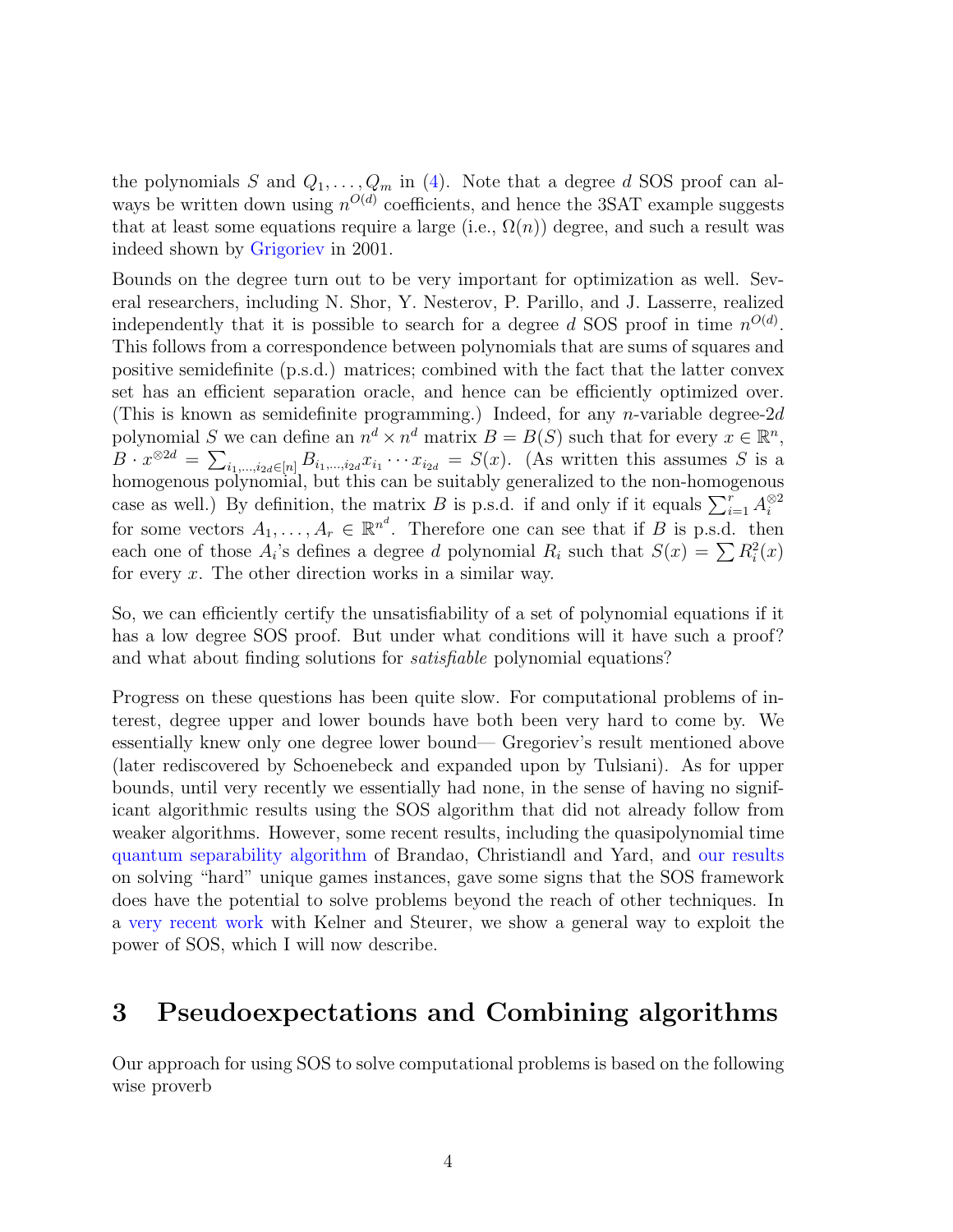It is easier to solve a problem if you already have a solution.

To make this more concrete, fix the set of polynomial equations [\(3\)](#page-2-1). A combining algorithm is an algorithm A that takes as input a (multi) set X of solutions for  $(3)$ , and outputs a single solution  $x^*$ . Based on the proverb above, I guess most readers of this blog would be able to come up with such an algorithm. Now, to make things more challenging, imagine that A does not get X represented as a list of all its elements (which, after all, could be exponentially large), but rather only gets some low order statistics of X. That is, for some smallish d (say  $d = O(1)$  or  $d = polylog(n)$ ), A gets a vector  $v \in \mathbb{R}^{n^d}$  such that for every  $i_1, \ldots, i_d \in [n], v_{i_1, \ldots, i_d} = \mathbb{E} X_{i_1} \cdots X_{i_d}$  (where we identify  $X$  with the distribution over its elements). This is indeed a harder task, but it still seems much easier than solving the problem from scratch. Surprisingly, it turns out that you can often reduce solving the equations to constructing such a combining algorithm. Our approach works as follows— given a combining algorithm A, instead of giving it moments of an actual distribution X over solutions (which of course we don't have), we feed it with a "fake moment" vector v. If we're lucky,  $A$ won't notice the difference and will still output a good solution  $x^*$ .

How do we construct those "fake moments"? and when will we be lucky? Those "fake moments" are more formally known as *pseudoexpectations*, and can be found using a semidefinite program which is the dual to the SOS program. In particular, they will obey some of the consistency properties of actual moments, most importantly that for every degree  $\leq d/2$  polynomial R, if we combine the fake moments given by v linearly to compute the presumed value of  $\mathbb{E}R^2(X)$  then it will be non-negative. Those properties imply that if we have a *proof* that A works as combining algorithm, and that proof can be encapsulated in the SOS framework with not too high a degree, then that proof in fact shows that  $A$  will still output a good solution even when it is fed the fake moments.

# 4 Machine learning applications: the sparse coding and sparse vector problems

To make things more concrete, we now sketch a concrete example, taken from an upcoming paper with Kelner and Steurer. One of the challenging tasks for machine learning is to find good representations for data. For example, representing a picture as a bitmap of pixel works great for projecting it on a screen, but not is not as well suited for trying to decide if it's a picture of a cat or a dog. Finding the "right" representation for, say, images, is often a first task not just in learning applications, but also for other tasks such as edge detection, image denoising, image completion and more. Sparsity is one way to capture "rightness" of representation. For example, it is often the case that the data is sparse when represented in the "right" linear basis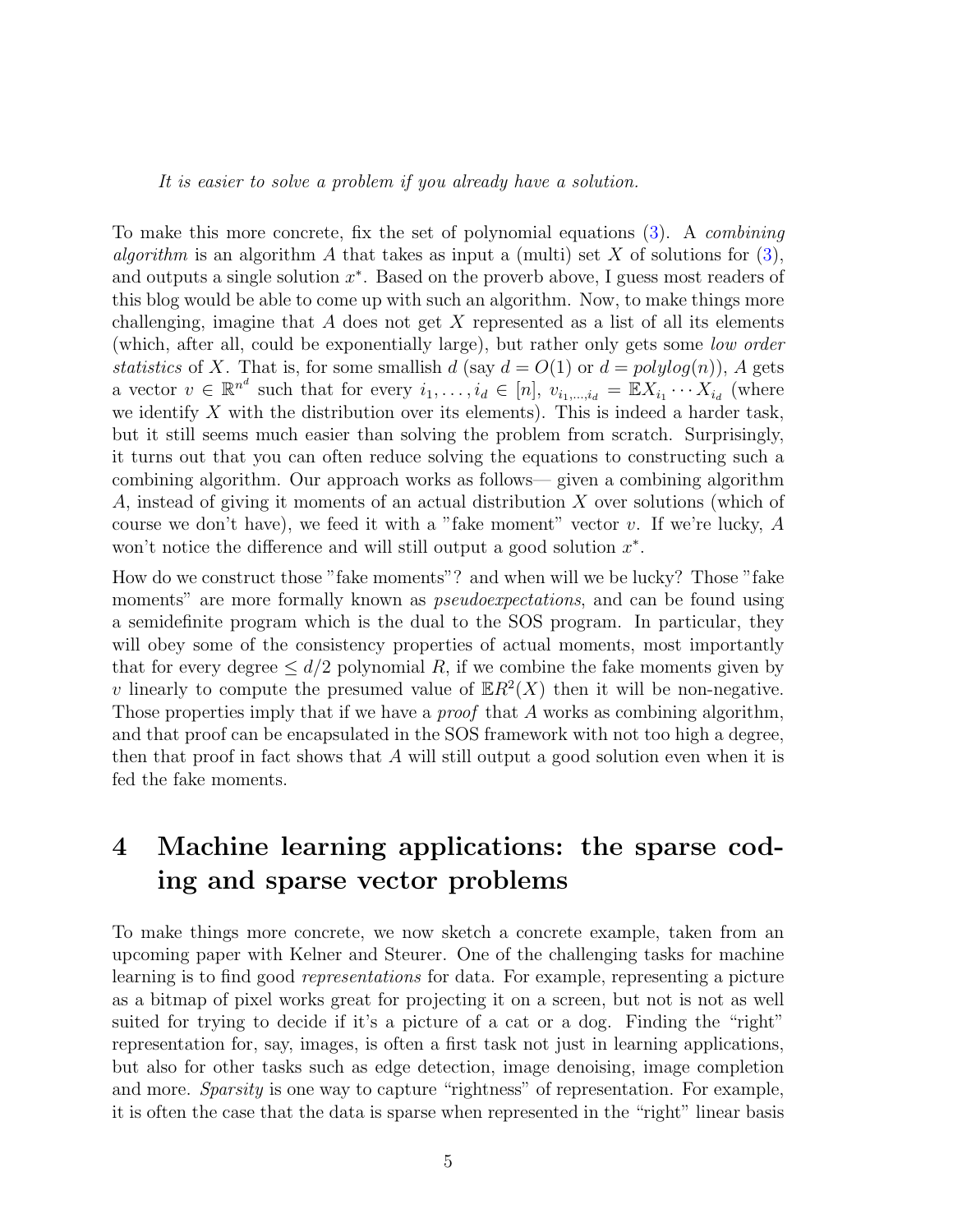

Figure 1: The basis/dictionary recovered by Olshausen and Field that makes natural images sparse. We abuse the word "basis" slightly since it is overcomplete- has more basis elements than dimensions - and so contains some linear dependencies.

(such as the Fourier or wavelet bases). [Olshausen and Field](http://www.chaos.gwdg.de/~michael/CNS_course_2004/papers_max/OlshausenField1997.pdf) (1997) argued that this may be the way that images are represented by in visual cortex, and they used a heuristic alternating-minimization based algorithm to recover a basis (also known as a dictionary) for natural images (see Figure [2\)](#page-6-0).

But of course as theorists we are not satisfied with a heuristic that works fast and achieves good results. We want a slower algorithm with worse performance that we can prove something about. This is where Sum of Squares comes to the rescue. (At least on some of the counts: it is definitely slower, and we can prove something about it; however "unfortunately" beyond just amenability to analysis there is an (unverified) chance that it actually outperforms the heuristics on some instances, since at least in principle it can avoid getting stuck in local minima.) Recently there have been several works giving rigorous guarantees for sparse coding (e.g.,  $\text{SWW12}$ , [AGM13,](http://arxiv.org/abs/1308.6273) [AAJNT13\]](http://arxiv.org/abs/1310.7991)) but all of them require the representations to be "super-sparse"-  $\frac{1}{2}$  have less than  $\sqrt{n}$  significant non-zero coordinates. (There are some works handling the denser case such as [ [FJK96,](http://math.cmu.edu/~af1p/Texfiles/trans.pdf) [GVX13](http://arxiv.org/abs/1306.5825) , [ABGM14\]](http://arxiv.org/abs/1401.0579) , but they make rather strong assumptions on the dictionary and/or distribution of samples.) In our new work, we use the SOS algorithm to recover the dictionary even as long as the number of nonzero coefficients is less than  $\delta n$  for some sufficiently small constant  $\delta > 0$ . (For these parameters our algorithms takes quasipolynomial time; it takes polynomial time if the number of nonzero coefficients is at most  $n^{1-\epsilon}$  for an arbitrarily small  $\epsilon > 0$ .)

We now sketch the ideas behind the solution. For simplicity of notation, lets assume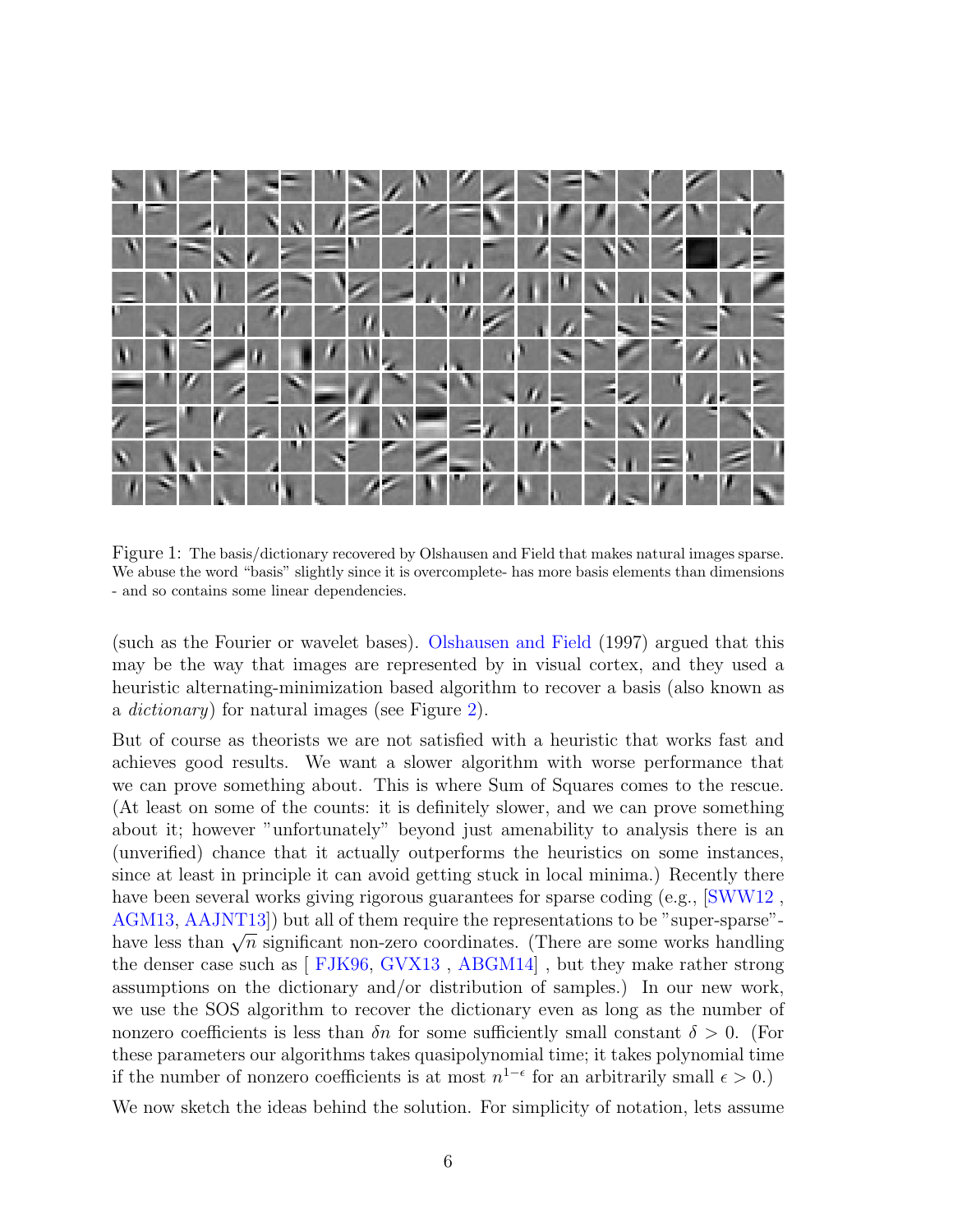

<span id="page-6-0"></span>Figure 2: We construct an optimization problem whose optima correspond to the dictionary vectors. We then show that, despite its non convexity, the SOS algorithm can still find a global optima of the problem.

that the "right basis" is in fact an orthonormal basis  $a^1, \ldots, a^n$ , and that we obtain examples of the form  $y = \sum W_i a^i$ , where the  $W_i$ 's are independently and identically distributed random variables with  $Pr[W_i = 0] = 1 - p$  and  $Pr[W_i = +1] = Pr[W_i =$  $-1$ ] =  $p/2$  for some  $p \ll 1$ . Like the works [\[AGM13,](http://arxiv.org/abs/1308.6273) [AAJNT13\]](http://arxiv.org/abs/1310.7991), our methods apply to much more general settings, including non-independent  $W_i$ 's and overcomplete dictionaries, but this is a good case to keep in mind.

We focus on the task of approximately recovering a single basis vector: once you have such a subroutine, recovering all vectors is not that hard. We do so in three steps:

- 1. Using the examples observed, we construct a system  $\mathcal E$  of polynomial equations. We argue that any solution x to  $\mathcal E$  is a good solution for us (namely close to one of the basis vectors).
- 2. On its own, phrasing the question as a polynomial system is not necessarily helpful, since  $\mathcal E$  is not convex, and so in general we don't know how to solve it. However, we do show how to solve the easier problem of coming up with a combining algorithm A, that given the low order moments of a distribution over solutions of  $\mathcal{E}$ , manages to recover a single solution.
- 3. We then verify that all our arguments in Steps 1 and 2 can be encapsulated in the SOS proof system with a low degree, and hence A will still work even when fed "fake moments", thus establishing the result.

We now describe how to implement those three steps.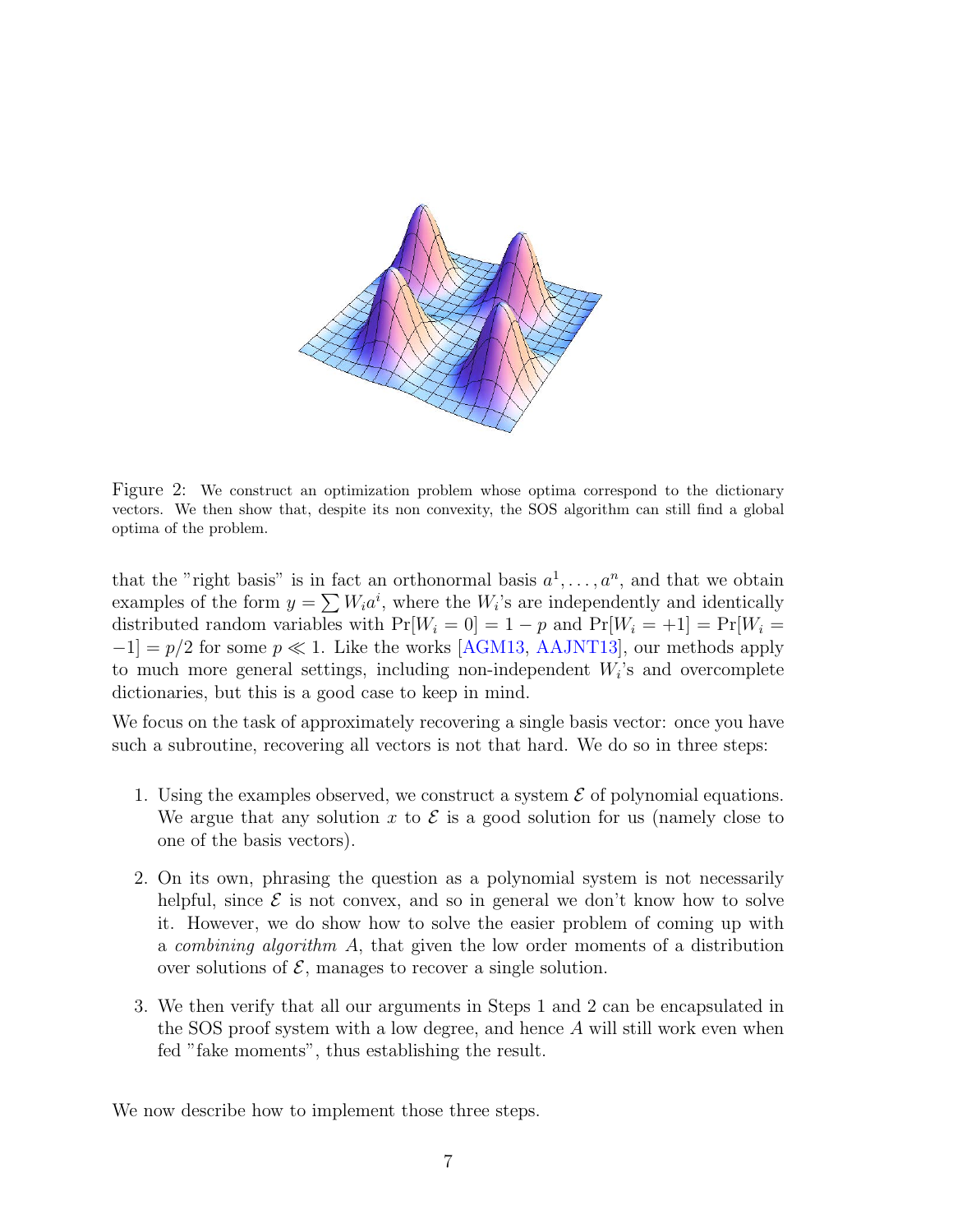Step 1: The system of equations. Given examples  $y^1, \ldots, y^s$  each one of the form  $\sum W_i a^i$ , we construct the polynomial  $P(x) = \frac{1}{s} \sum_{i=1}^s \langle y^i, x \rangle^4$ , and consider the equations  $\mathcal E$  defined as follows:

$$
P(x) \ge p
$$

$$
||x||_2^2 = 1
$$

(As mentioned before, we can always translate the inequality into an equality by adding an auxiliary variable.)

As s grows, P converges to the polynomial

<span id="page-7-0"></span>
$$
\mathbb{E}\left(\sum W_i\langle a^i,x\rangle\right)^4\,. \tag{5}
$$

It suffices to take  $s = poly(n)$  to get good enough convergence for our purposes, and so we will just assume that  $P$  is equal to  $(5)$ . Opening the parenthesis, and using the fact that  $\mathbb{E}W_i = 0$  and  $\mathbb{E}W_i^2 = \mathbb{E}W_i^4 = p$ , we see that

$$
P(x) = p \sum_{i=1}^{n} \langle a^i, x \rangle^4 + 2p^2 \left(\sum \rangle a^i, x \langle x \rangle^2\right)^2
$$

which equals

<span id="page-7-2"></span>
$$
p \sum_{i=1}^{n} \langle a^i, x \rangle^4 + 2p^2 ||x||^4
$$

 $\overline{n}$ 

since the  $a^{i}$ 's are an orthonormal basis.

Note that  $P(a^i) \geq p$  for all i, and hence the system  $\mathcal E$  is feasible. Moreover, if  $P(x) \geq p$ and  $||x||^2 = 1$  then

$$
p \le p \sum_{i=1}^{n} \langle a^i, x \rangle^4 + 2p^2 \le p \max_i \langle a^i, x \rangle^2 \sum_i \langle a^i, x \rangle^2 + 2p^2 ||x||^2 = p \max_i \langle a^i, x \rangle^2 + 2p^2 \tag{6}
$$

which means that

$$
\langle a^i, x \rangle^2 \ge 1 - 2p
$$

for some i.

Step 2: Combining algorithm I will describe a particularly simple combining algorithm that will involve moments up to logarithmic order, and hence result in a quasipolynomial time algorithm. Under some conditions (namely  $p \leq n^{-\epsilon}$ ) we are able to give a polynomial-time algorithm.

The combining algorithm gets access to a distribution X over solutions of  $\mathcal{E}$ , and needs to output a single solution. We do so by choosing a set  $U = \{u^1, \ldots, u^{\ell}\}\$  of random gaussian vectors for  $\ell = O(\log n)$ , and consider the matrix  $M^{\tilde{U}}$  defined as

<span id="page-7-1"></span>
$$
M_{i,j}^U = \mathbb{E} f_U(X) X_i X_j \tag{7}
$$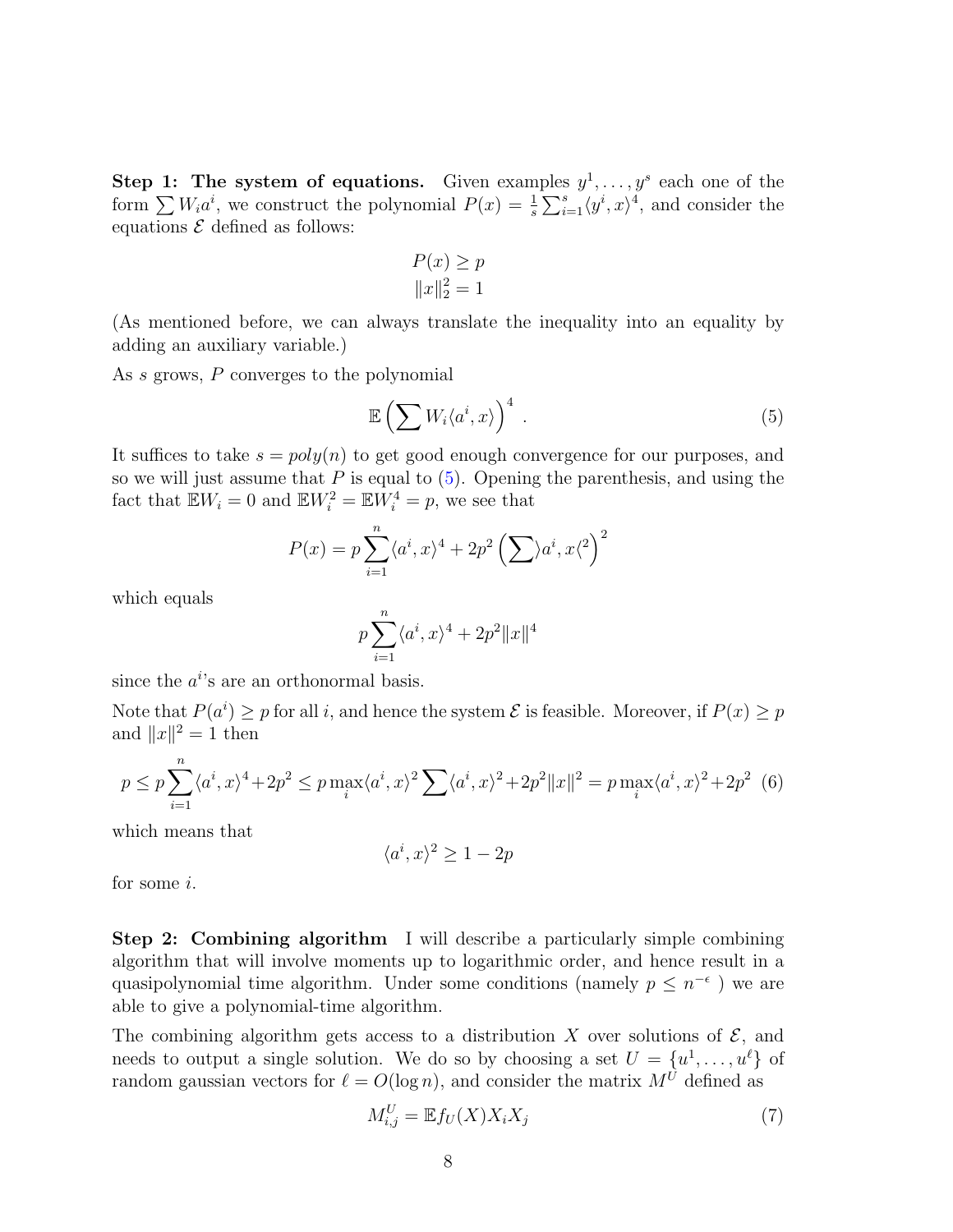where  $f_U(x) = \prod_{u \in U} \langle u, x \rangle^2$ . We output the top eigenvector of  $M^U$ .

We claim that with probability  $\exp(-O(\ell))$ , this vector will be highly correlated with one of the  $a^{i}$ 's. To see this, note that every element in the support of X is very close to one of the  $a^{i}$ 's. In particular, there is an i such that X is close to  $a^{i}$  with probability at least  $1/n$ . We can assume  $i = 1$  without loss of generality, and so X is a convex combination of two distributions  $X'$  and  $X''$  such that every element in the support of X' is close to  $a^1$ .

Note that for any unit vector x,  $\mathbb{E}\langle u, x \rangle^2 = 1$  for a standard Gaussian u and hence  $\mathbb{E} f_U(x) = 1$ . Now let us condition on the event that all of the u<sup>i</sup> vectors satisfy  $\langle u^i, a^1 \rangle^2 \geq 2$ ; this will happen with exp( $-O(\ell)$ ) probability. This would mean that  $f_U(x)$  is roughly  $2^{\ell}$  for x that is close to  $a^1$ , while it has a much lower value for x's that are not close to it. Thus, almost all the weight in [\(7\)](#page-7-1) is on the x's close to  $a^1$ , meaning that  $M^U$  is roughly equal to a constant times  $(a^1)^{\otimes 2}$ , and in particular its top eigenvector will be close to  $a^1$ .

Step 3: Lifting to pseudoexpectations. Step 3 is in some sense the heart of the proof, moving from a combining algorithm, that requires an actual distribution (which we don't have), to a rounding algorithm, that only needs a pseudo-distribution (which we can find using semidefinite programming). However, it is also the most tedious, since it involves going over the steps of the proof one by one, verifying that each one only used SOS arguments. However, occasionally "lifting" the proofs for pseudoexpectations requires more care. Rather than giving the full proof here, we show just one example of how we deal with one of those more subtle cases.

Recall that while deriving [\(6\)](#page-7-2), we used the following simple inequality:

$$
\sum_{i=1}^{n} \alpha_i^4 \le \max \alpha_i^2 \sum_{j=1}^{n} \alpha_j^2 \tag{8}
$$

(substituting  $\langle a^i, x \rangle$  for  $\alpha_i$ ). One challenge in lifting this inequality to pseudo-expectations is that the max operation is not a low degree polynomial. Since the  $L_{\infty}$  norm can be approximated by the  $L_t$  norm for large t, it turns out it suffices to prove the statement

$$
\sum_i \alpha_i^4 \le \left(\sum_i \alpha_i^{2t}\right)^{1/t} \sum_j \alpha_j^2 ,
$$

for some large  $t$ . Of course to make this a polynomial statement, we need to raise this to the  $t^{th}$  power and get

<span id="page-8-0"></span>
$$
\left(\sum_{i} \alpha_i^4\right)^t \le \left(\sum_{i} \alpha_i^{2t}\right) \left(\sum_{j} \alpha_j^2\right)^t . \tag{9}
$$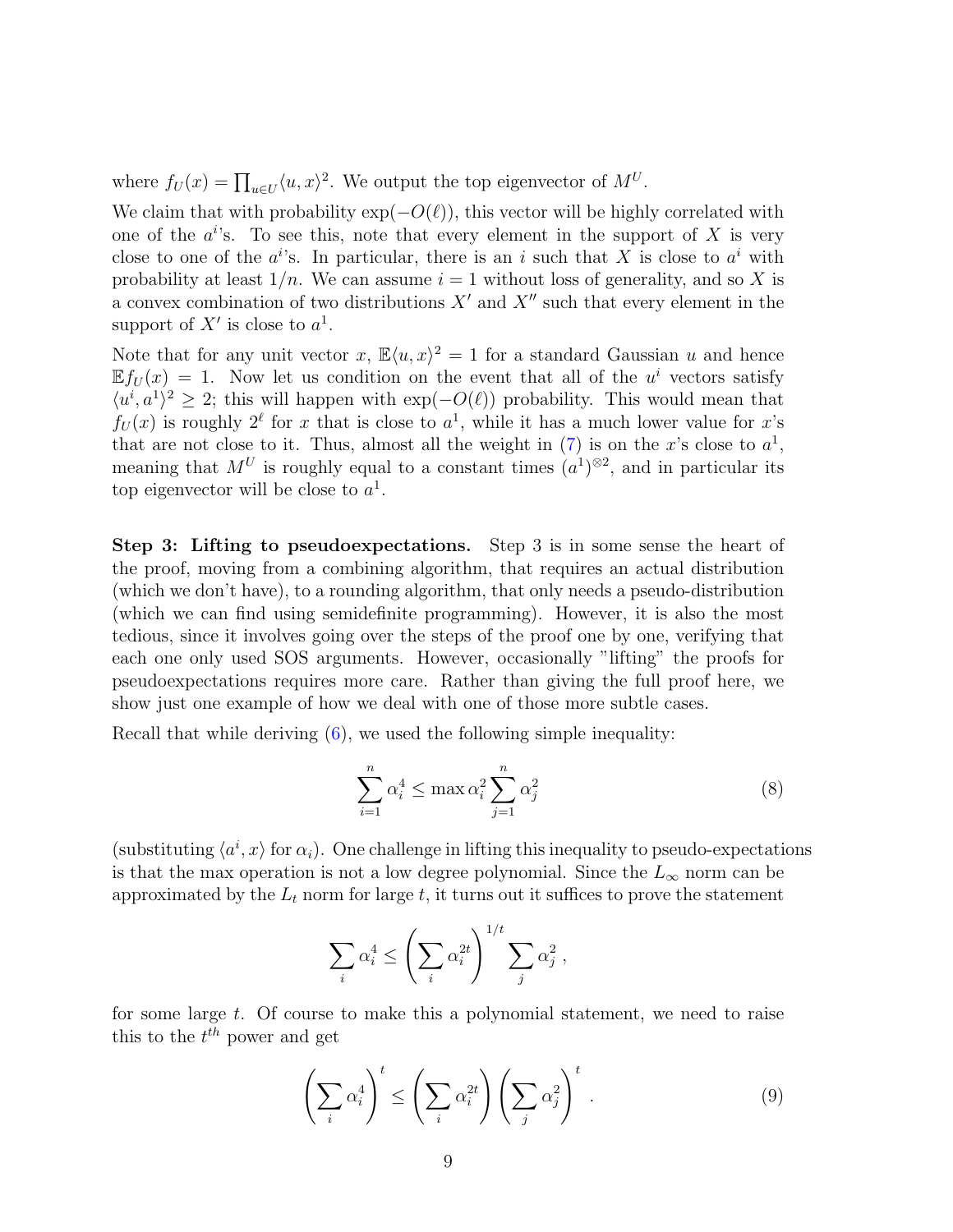[\(9\)](#page-8-0) becomes non-trivial to prove in SOS for  $t \geq 3$  so let us focus on the  $t = 3$  case. The LHS has the form

$$
\sum_{i,j,k} \alpha_i^4 \alpha_j^4 \alpha_k^4
$$

The RHS has the form

$$
\sum_{i,j,k,\ell} \alpha_i^2 \alpha_j^2 \alpha_k^2 \alpha_\ell^6.
$$

<span id="page-9-0"></span>Fixing some particular  $i, j, k$ , and dividing both sides by  $\alpha_i^2 \alpha_j^2 \alpha_k^2$  we see we need to show that

$$
\alpha_i^2 \alpha_j^2 \alpha_k^2 \le \sum_{\ell} \alpha_\ell^6 \,. \tag{10}
$$

[\(10\)](#page-9-0) follows from

<span id="page-9-1"></span>
$$
\alpha_i^2 \alpha_j^2 \alpha_k^2 \le \frac{1}{3} \left( \alpha_i^6 + \alpha_j^6 + \alpha_k^6 \right) \tag{11}
$$

but this is just our old friend the AMGM inequality  $(abc)^{1/3} \leq (|a|+|b|+|c|)/3$ . We might worry that this is very related to Motzkin's polynomial, whose claim to fame is exactly the fact that despite being non-negative, it is not a sum of squares. There are two answers to this concern. The first one is that we don't care, since Motzkin's polynomial does have a low degree SOS proof (using its representations as a sum of squares of rational functions) and this is good enough for us to show that it holds for pseudo-expectations as well. The second one is that, at least in my experience, if you stare at [\(11\)](#page-9-1) long enough, then eventually you get tired of staring, look up and realize you are in a workshop on semidefinite programming, where you can easily find an expert or two that will show you why the RHS minus the LHS is actually a sum of squares. (Apparently, this was proven by Motzkin; [\(11\)](#page-9-1) was probably his failed first attempt at an explicit example for Hilbert's theorem.) Thus [\(11\)](#page-9-1) holds if the  $\alpha_i$ 's come from a pseudo-expectation, which is what we wanted to prove. (Going over the proof, one can see that it can extend into a much more general settings of both the dictionary and the distribution.)

### Conclusion

While until recently we had very little tools to take advantage of the SOS algorithm (at least in the sense of having rigorous analysis), we now have some indications that, when applied to the right problems it can be a powerful tool, that may may be able to goals that resisted previous attempts. We have seen some examples of this phenomenon, but I hope (and believe) the best is yet to come, and am looking forward to seeing how this research area develops in the near future.